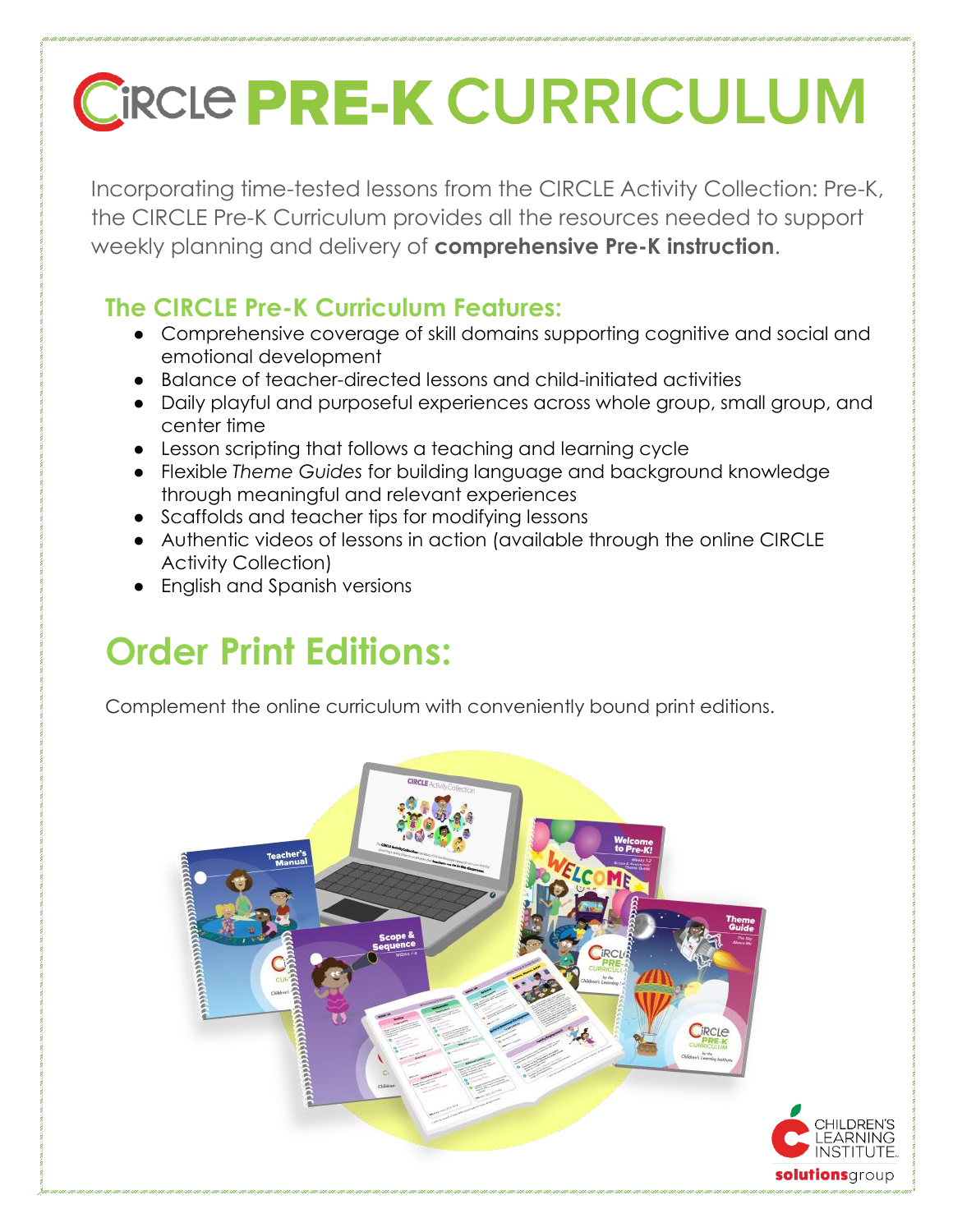While the online curriculum houses digital features like videos and search/filter options, we recognize some users may appreciate having hard copies of the curriculum to reference when implementing lessons. **Printed curriculum materials are available in English or Spanish.**

#### **TEACHER'S MANUAL**

• Detailed resource for the curriculum's development and components, guidance for lesson planning, descriptions of each learning domain, explanations for why lessons follow a specific sequence, approaches to learning and instruction, and more.

#### **SCOPE AND SEQUENCE COLLECTION**

- Welcome to Pre-K! book for the first two weeks of school, featuring the *Scope and Sequence* and *Theme Guide* integrated in one resource.
- 15 *Scope and Sequence* books addressing 33 weeks of whole- and small group instruction.



• Each book includes a full version of all *CIRCLE Activity Collection* lessons used.

#### **THEME GUIDE COLLECTION**

• 9 Theme Guides help to organize meaningful, hands-on lessons and experiences around a common theme. Each theme is designed around different topics addressing concepts and experiences that build important background and content area knowledge.

#### **SUPPLEMENTAL MATERIALS COLLECTION**

- **Alphabet Arc:** workmat showing uppercase letters on the front and lowercase letters on the back for use with Alphabet Arc curriculum activities
- **Attendance chart:** chart for children to move name cards into the classroom as they arrive to school and out in the community as they leave for the day

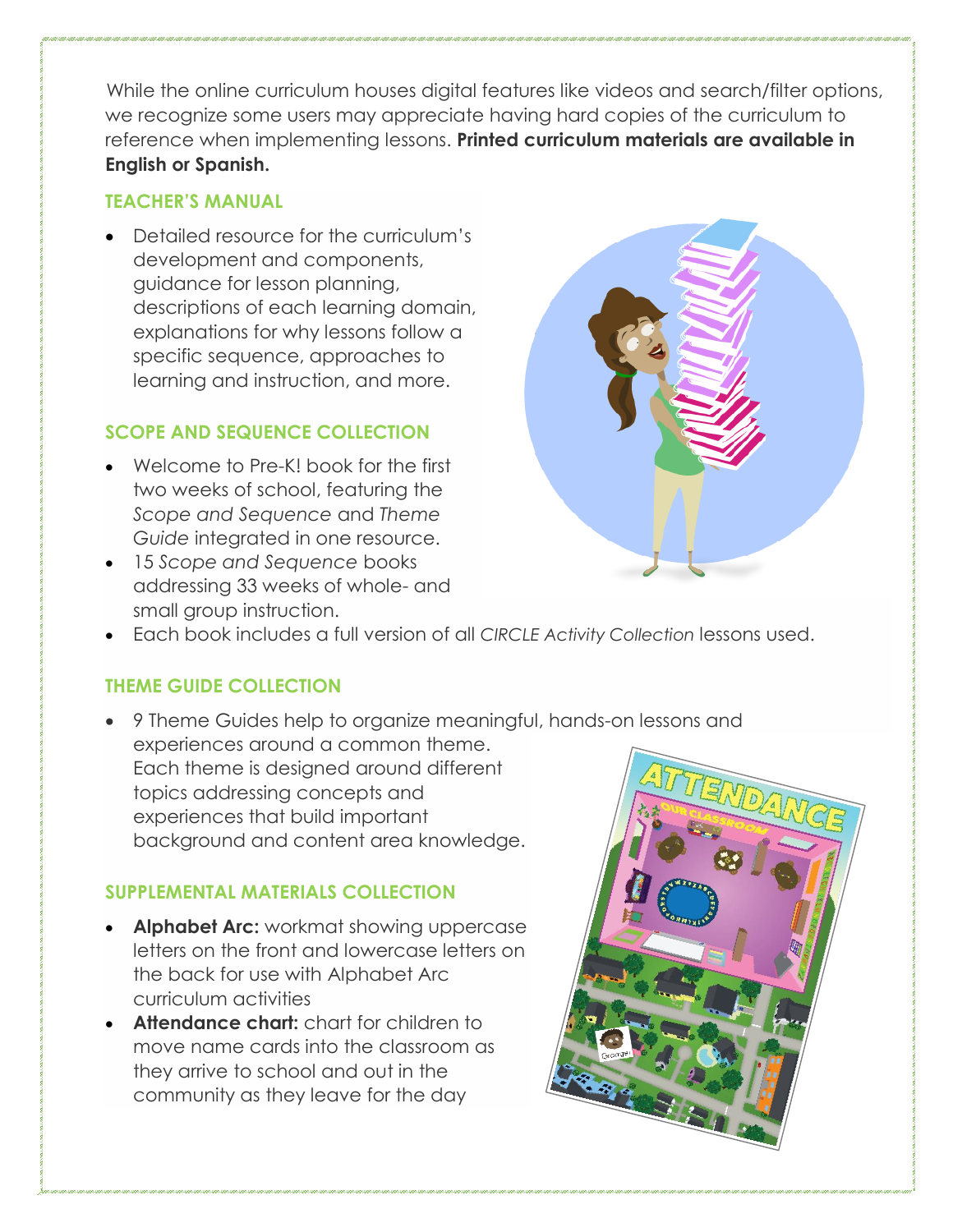

#### **THEME LIBRARY**

A collection of 37 high-quality read-aloud books and 1 poem/song/chant book